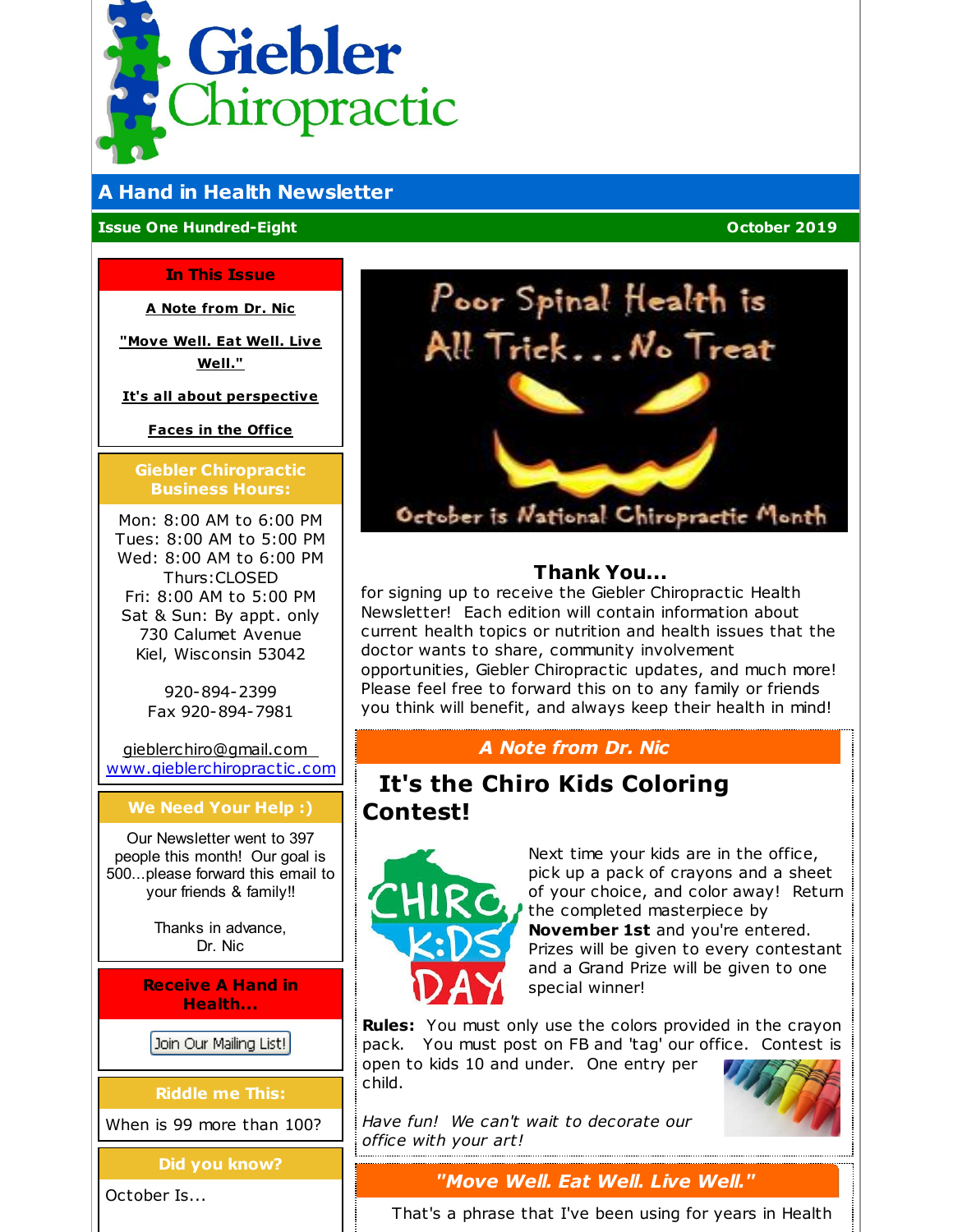Adopt A Shelter Dog Month American Cheese Month American Pharmacist Month Apple Month Arts & Humanities Month National Applejack Month Breast Cancer Awareness Month Caramel Month Celiac Disease Awareness Month Clergy Appreciation Month Cookbook Month Cookie Month Cyber Security Awareness Month Dessert Month Domestic Violence Awareness Month Dwarfism/Little People Awareness Month Eczema Awareness Month Filipino-American History Month German-American Heritage Month Hispanic Heritage Month Italian-American Heritage Month Lupus Awareness Month National Arts & Humanities Month National Down Syndrome Awareness Month National Roller Skating Month Pasta Month Pickled Peppers Month Pizza Month Polish-American Heritage Month Popcorn Popping Month Pork Month Positive Awareness Month Pretzel Month National Month of Sarcasm Seafood Month Squirrel Awareness & Appreciation Month Vegetarian Month

Now you know...and you're much more aware!





Classes that I lead. For me, quality of life is the 'big picture' concept that I try to help improve in the people I see at the office. And that first part-the "Move" part-is the most important.

Of course, as a chiropractor, I'm mainly talking about chiropractic adjustments. Restoring motion to the joints and muscles of the body through adjustments has profound benefits on pain levels and overall health. But when it comes to "moving" it isn't just about adjustments. It's about making your body move more efficiently, on a 'biomechanical' level.

A biomechanical chain-sometimes called the "kinematic chain" or "kinetic chain"-is a simple idea about a complex system. You already know that the hip bone is connected to the thigh bone, the thigh bone is connected to the leg bone, the leg bone is connected to the ankle bone, and the ankle bone is connected to the foot bone. Someone could even write a song about this-I know, they already have. This interconnectedness is the basis of how our bodies work, and it's about more than merely the bones that make up our skeleton. This biomechanical chain includes our muscles, tendons, ligaments, blood vessels, glands, nerves and much more.

The important thing to understand about the biomechanical chain is that if one link is broken, it will likely affect others in an adverse manner. The human body is brilliantly designed to compensate for these types of problems, but this compensation usually comes with a price as other parts of the body absorb additional or unusual stresses. For example, structural weakness, misalignment or asymmetries in the feet can trigger changes further up the body, particularly in the ankles, knees, hips, back and neck. In fact, nearly everyone that I see at the office with a low back pain also has problems with one or both of their feet! In addition, almost all neck pain issues originate in the upper back and shoulders.

There is a similar cause-and-effect relationship that can begin with just a single misaligned vertebra in the back. Resulting pain may cause the person to favor one leg over the other while walking, resulting in further distortion of the posture and greater misalignment, resulting in even more problems and pain.

The study of mechanics concerns itself with how matter reacts to forces, which can involve pressure and/or motion. We see this when someone uses a simple lever and fulcrum to lift a heavy object. Biomechanics merely takes these same simple principles and applies them to the body. The field of biomechanics includes both static (body at rest and in balance) and dynamic (body in motion) aspects. Click [here](https://gieblerchiropractic.blogspot.com/2019/09/move-well-eat-well-live-well.html) to finish reading.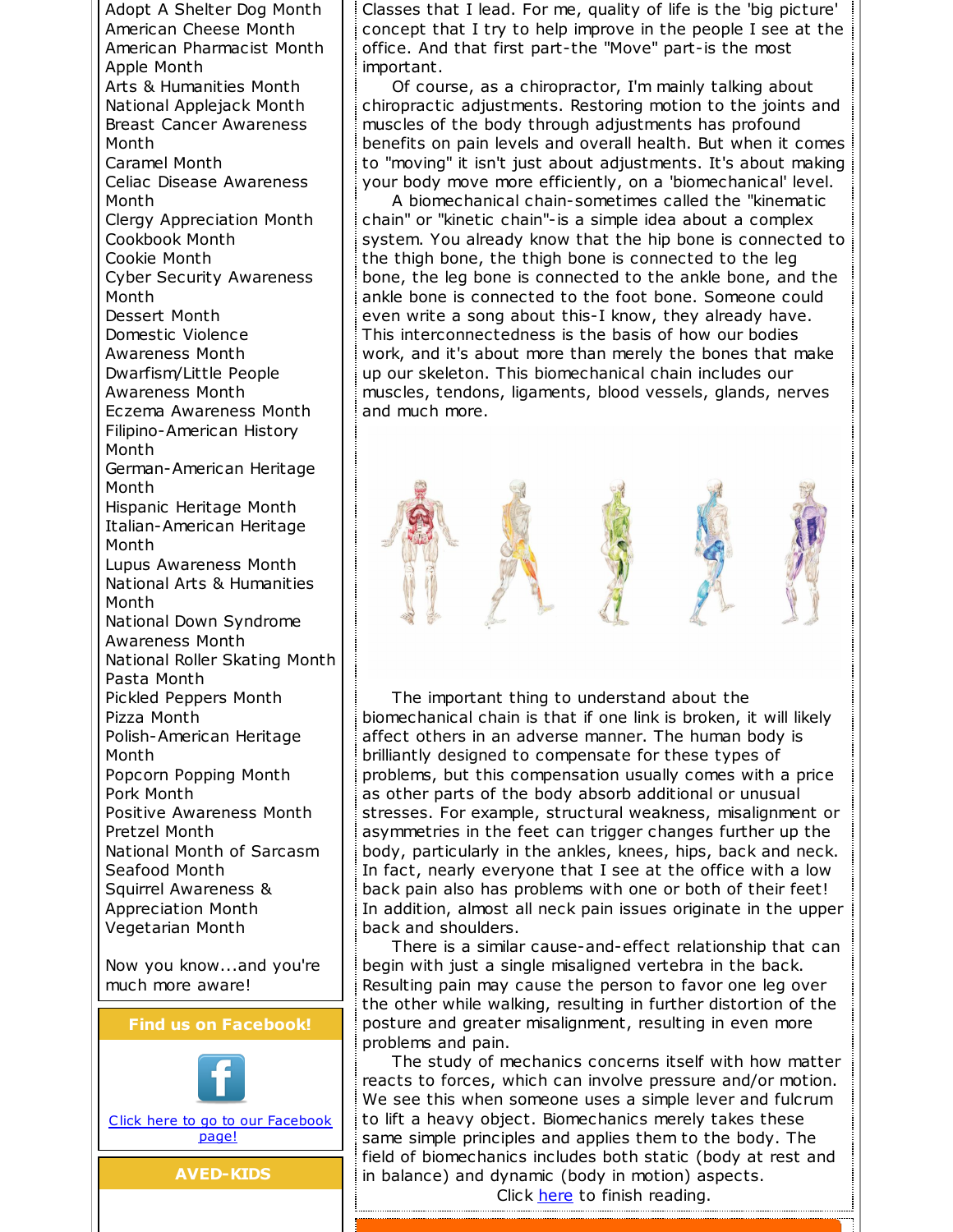

#### **AVED-KIDS is a greattasting, chewable Tigershaped multi-vitamin.**

Sweetened with fructose and natural berry powders and extracts, AVED-KIDS is low in sugar and high in antioxidants. AVED-KIDS contain 100% of eleven important vitamins and minerals that may be lacking in your child's diet.

Nutrient & Excipient Amounts:

Excipients are the ingredients in a supplement that are necessary to maintain shelf life and stability. Many children's vitamin products contain a multitude of excipients such as food colorings, dyes, whiteners and preservatives to make the product appear more colorful. AVED-KIDS provides the best nutrients for pediatric patients instead of appealing to their visual appetite. AVED-KIDS Chewable Multi contains a minimal amount of excipients with binders which are inert forms of cellulose derived from plants.

AVED-KIDS Chewable Multi contains high quality forms of vitamin A (Betacarotene), vitamin C (calcium ascorbate), vitamin D3 (Cholecalciferol), and vitamin E (d-alpha tocopheryl). Bioavailable amino acid chelate forms of the minerals calcium, iron, magnesium, zinc, copper manganese & potassium are used in AVED-KIDS.

# *It's all about perspective*

Earlier this week I had a great talk at the office with Keith, who is on an amazing health journey. Through dedication, nutrition, a commitment to a sustainable exercise plan, and a loving wife who is sharing in the journey, he shared with me that he and his wife walked all the way around Kiwanis Park in New Holstein for the first time.

You see, Keith has lost over 80 pounds through this program and is seeing those accomplishments and rewards. Not long ago he was out of breath simply taking the garbage to the end of the driveway. He finally said, "enough!" and along with his wife changed their diet and found proper motivation to invest in themselves. He's also taking care of his muscles and joints with adjustments at our office and is feeling more mobility through that commitment too. It truly is inspiring and it was the highlight of my day! Congrats, Keith...and keep it up!



As I mentioned, it's all about perspective. In June I had a leg bothering me-my left calf muscle to be precise-and I was unable to RUN! While I was still able to bike, walk, play 'GaGa Ball', lift some weights...I couldn't RUN. Because of this (and life's business in general) I wasn't able to train properly and cancelled some running plans I had. I hoped to run the High Cliff Ultra 50k in August was really hoping to run the Marji Gesick 50 Miler this Saturday in the Upper Peninsula. Unfortunately, I'm taking a DNS (Did Not Start) this weekend also...but I guess that's better than a DNF (Did Not Finish)?

Click [here](https://gieblerchiropractic.blogspot.com/2019/09/its-all-about-perspective.html) to finish reading.

# *Faces in the Office*

This month's "Face in the Office" is **Tom Thielmann** of New Holstein. Tom and I share several passions. We are both downhill skiers, and have both been intrigued by the UP's Mount Bohemia. We both thoroughly enjoy Sprint Car racing as well. Tom always greets me with a smile when I see him and I really enjoy hearing what his next adventure will be--whether it's skiing, a race, or a cross-country road trip!

Thanks for being a member at our office, Tom!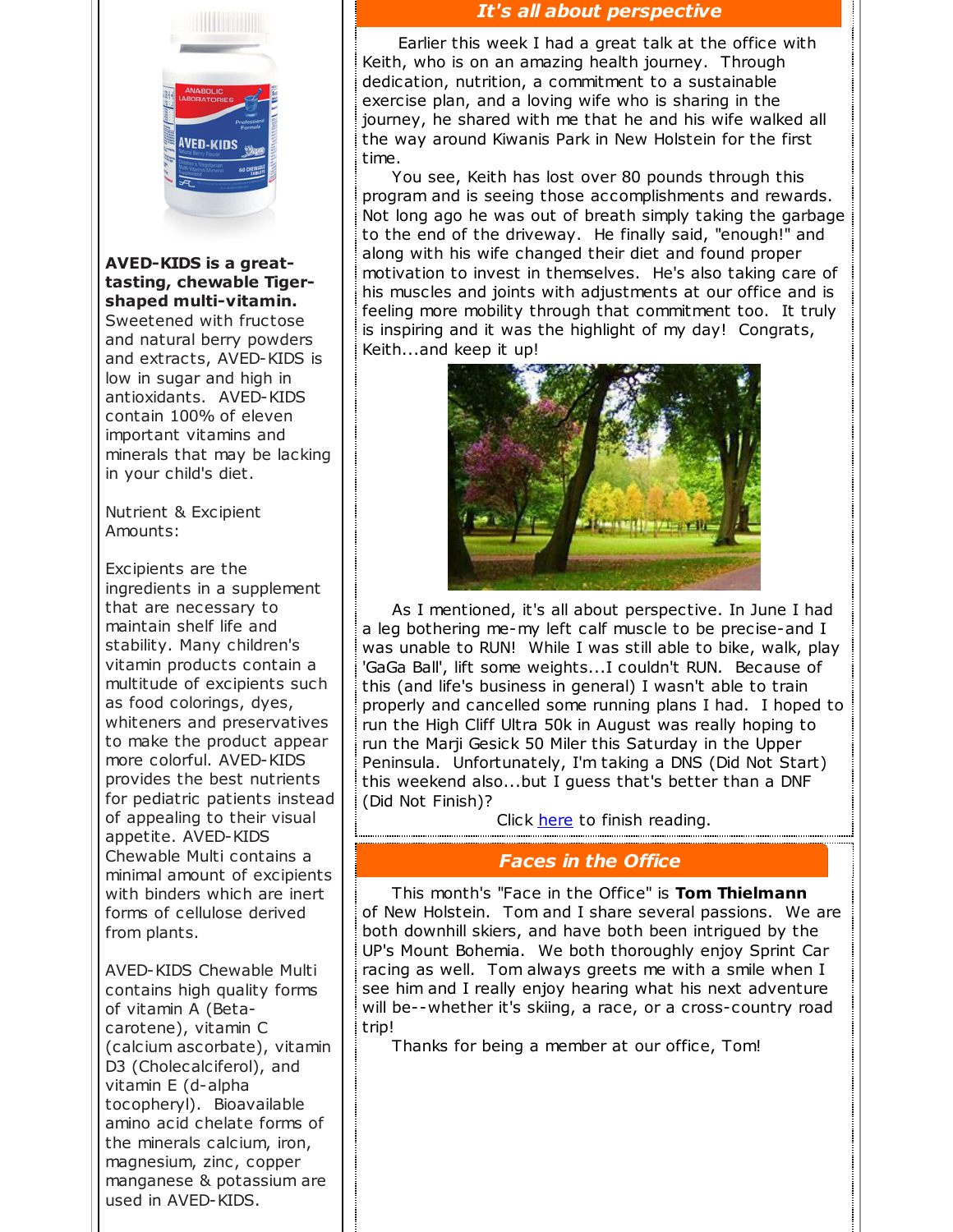Available in the office, stop to pick yours up today!

#### **Riddle Answer:**

When you're using a microwave. "99" on a microwave sets it to run for 1 minute and 39 seconds...while when you input "100" in to a microwave it will only run for 1 minute.

# **Upcoming Events**

**OCT 12:** Dr. Nic is running the Glacial Trail 50k...assuming he stays healthy! Good Luck! **October 15:** Edwin's Cub Scout popcorn order is due. If you haven't stopped to take a look at all the delicious popcorn flavors, see the front desk. You don't want to miss out!!



**October 17:** The office is OPEN, and closed on **October 18**. Plan accordingly!

**October 24:** Nutrition Class at Giebler Chiropractic! Dr. Nic will talk about the essentials of the Anti-Inflammatory diet, which will reduce pain levels and promote weight loss. In addition, he will cover the "5 Essential Supplements" that he suggests. 6:00 and \$10 to attend, with a free sample of the supplements.

**October 26-27:** Dr. Nic and Edwin will be on a Hiking/Backpacking



#### *Meet Tom*:

\*I'm retired and enjoy working in my shop and in my yard. My wife and I like traveling places in our RV and I like going to Sprint Car races.

#### *What you like about Giebler Chiropractic*:

\*Dr. Nic was able to correct my back problems when other chiropractors couldn't. The staff here is very helpful.

#### *Best advice you've ever received*:

-\*One thing my Dad told me, was to always tell the truth and life will be much easier. And he was right!

Thank you Tom for choosing Giebler Chiropractic, we look forward to seeing you!